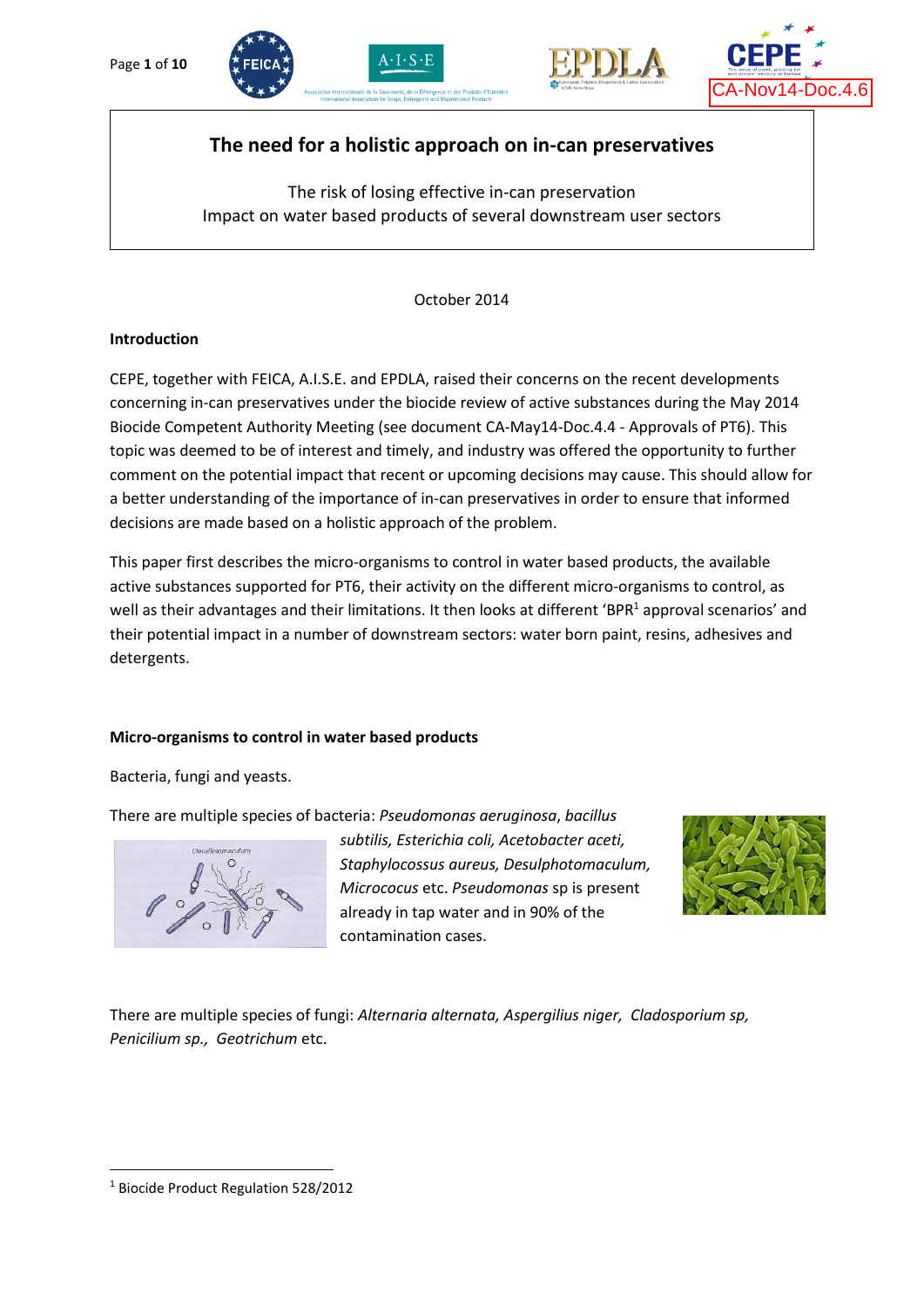







There are different sorts of yeasts as well, such as *Sacchamomyces cerevisae, Candida albicans, Rhodotorula* etc.



#### **Damages caused**

The damage caused by such micro-organisms on products or on equipment are varied: change of viscosity, change of pH, generation of bad smell, change of colour, destruction of the product ingredients with associated loss of product function/efficiency, generation of gas, visible surface growth and biofilm formation, human health risk (infection, allergies, etc.)<sup>2</sup>.



This is why the biocidal control of micro-organisms, which have the capacity to grow fast in the presence of water and organic matter at ambient temperature, is essential. Microbiologically deteriorated products usually have to be destroyed if they cannot be sanitized with biocides.

#### **The problems to solve are twofold**

a) preservation of water based products: the treated articles paints, inks, detergents, emulsions. b) ensuring good plant hygiene to allow continuous manufacturing activities and reduction of the contamination of products.

Due to the environmental legislation on the use of solvents, the paint and adhesive sectors successfully moved to water based products and thereby significantly reduced the emissions of volatile organic compounds in the atmosphere. In the area of liquid detergents there is no other option than water based products (except niche products). Water based products require protection against the development of micro-organisms in the can. Without protection, the product would deteriorate and become waste within a few days.

Even before being placed in the can, during the manufacture (mixing processes) of e.g. paint, inks or adhesives, water based raw materials like polymer dispersions require in-can preservation in order to ensure the quality of the product and avoid microbial deterioration. Good plant hygiene is common practice in order to control the sources of contamination and therefore to minimise the use of in-can preservatives. The use of biocides in plant hygiene is essential and cannot be entirely stopped. If not controlled appropriately, microbes will form biofilms in e.g. pipes. Such biofilms are very hard to control. Microbes inside biofilms are more likely to develop tolerance. The blocking of pipes due to the formation of biofilms ("fouling") can ultimately lead to stopping production. The more infection is present in the plant equipment, the more biocide will be needed in the can.

<sup>1</sup> <sup>2</sup> At a recent dermatologist congress (European Society of Contact Dermatitis, annual congress June 2014, Barcelona), some lead dermatologists warned about the risk to Human Health of using preservative-free cosmetics. They also expressed concerns with the removal of key active substances (Dr. Donald Besito, "Cosmetic preservation: managing risk while maintaining benefit")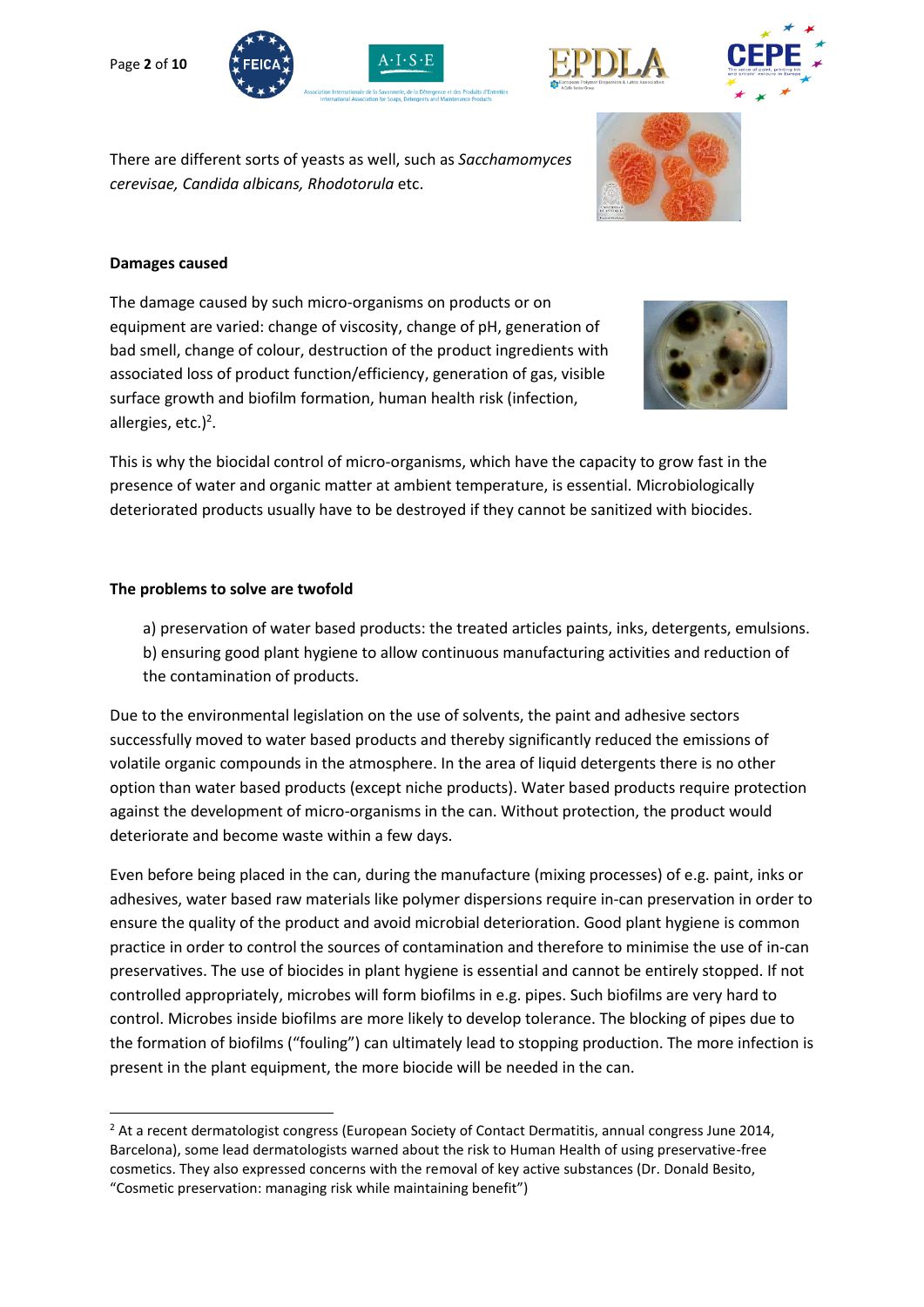







#### **Properties required for biocide active substances**

- $\checkmark$  Broad spectrum of action
- $\checkmark$  Fast speed of control
- $\checkmark$  Long-lasting action
- $\checkmark$  Safe for use for Human Health and the Environment
- $\checkmark$  No side effects in the formulation (pH, colour, odour, viscosity, cross linking etc.)
- $\checkmark$  High water solubility
- $\checkmark$  Easy to formulate
- $\checkmark$  Cost effective at recommended use level

For these reasons the substitution of an active is difficult

## **Currently available in-can preservative active substances on the EU market of relevance to our sectors**

In this paragraph we present a brief overview of the in-can preservatives, based on our knowledge as formulators.

The most widely used in-can biocide substances come from the isothiazolinone- and from the formaldehyde releaser- families. They are most efficient and most compatible with the end-products.

Formaldehyde releasers act with different kinetics. Some will release formaldehyde immediately in contact with water, others will release it much more slowly depending on the environment where they are placed. The release of formaldehyde is a matter of chemical equilibrium where its removal will drive the reaction towards further release. These substances are good bactericides but present some weaknesses on other microorganisms. In paint they allow headspace protection (the air in the can).

Among the isothiazolinone family, CMIT/MIT (3:1) was a reference until it was classified about 10 years ago with a low limit for skin sensitization (15 ppm). Its use dropped because our industries do not sell consumer products classified as skin sensitizers, and the market largely switched to a combination of MIT and BIT. MIT is known to control well *Pseudomonas* sp., a family of bacteria that is almost always present in cases of contamination. Some tolerances have been observed with bacteria, and therefore their use in combination with other actives is needed in some specific applications and conditions.

These two families are often used in combination.

Many of the other existing active substances show limitations in use. Some of them currently available on the market are solely used to clean up manufacturing plant equipment, others to clean up contaminated raw materials before the formulation stage. Some only offer fungicidal activity. Many present technical limitations, which differ between sectors.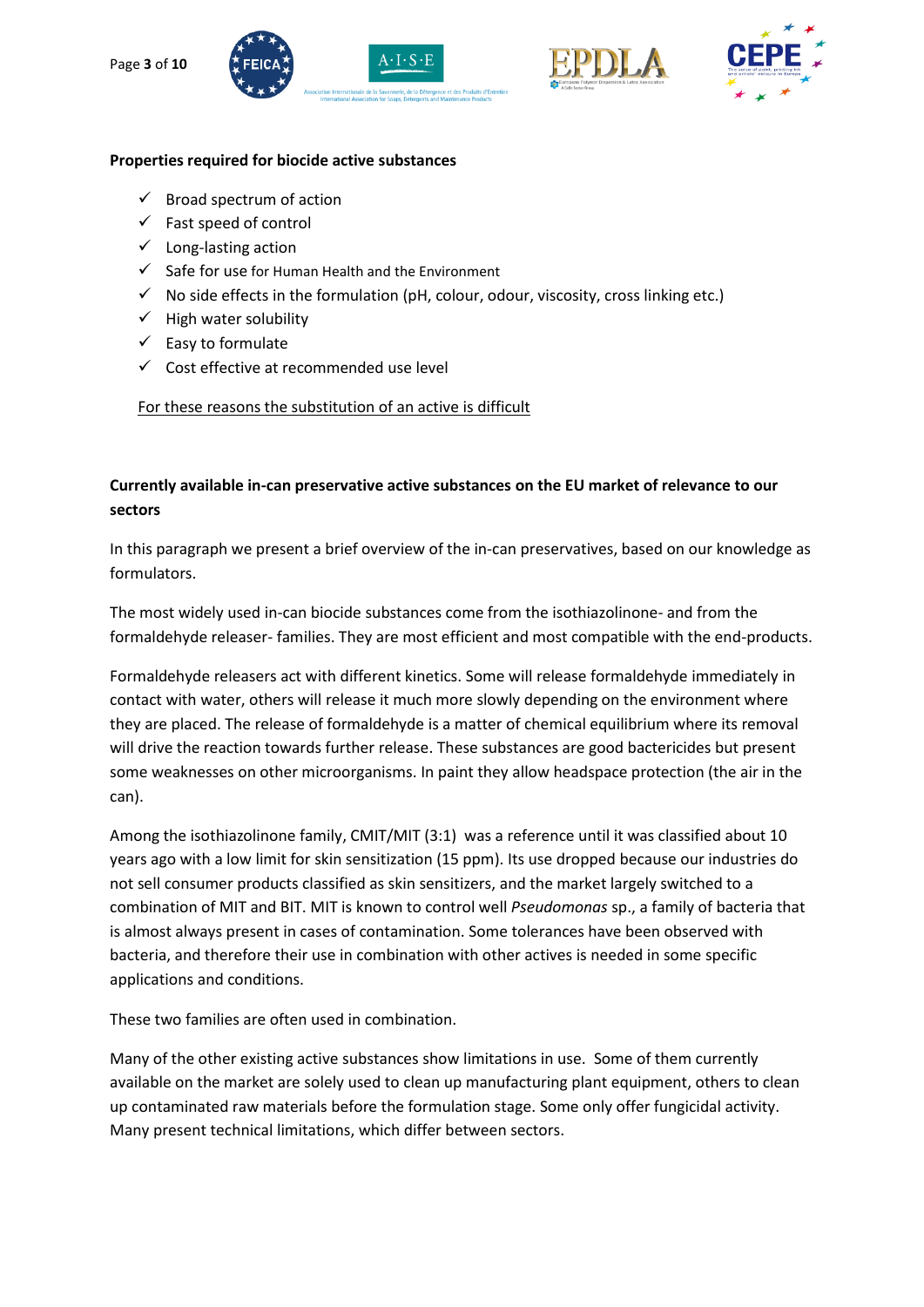







The isothiazolinones are the main preservative family used in detergents and cleaning products. In addition to their outstanding efficacy in a broad spectrum of activity the two key advantages are their stability at a wide range of pHs and their compatibility with enzymes, a technology used in laundry liquid detergents (most preservatives destroy enzymes). This family is also almost always used in the other industries.

Furthermore, besides the technical needs, in-can preservatives are selected on the basis of their safety profile. There is a large uncertainty on the future classification of active substances which rarely come through their review by RAC with fewer hazard statements.

An overview of the 47 existing biocide actives under the review program, with some comments on their technical limitations in specific applications, is provided in Annex I. It illustrates why the choice of alternatives is often very limited for formulators for various technical reasons, such as chemical incompatibility, discoloration, limited efficacy, smell etc. The two main families of in-can preservatives used by our industries comprise 18 of these substances: 13 formaldehyde adducts<sup>3</sup> and 5 isothiazolinones.

Three applications for new active substances have been made for PT6, namely MBIT, folpet and silver nitrate. The first is another isothiazolinone, the second is an old fungicide used in agriculture and for which PT6 is likely not a main target as it quickly hydrolyzes at typical pH of common products, and the last one has limitations in efficacy. In the short/ medium term, we do not expect much innovation in this area, hence we have to rely on existing ones.

## **Current threats under the BPR review of active substances**

Threat No 1: If formaldehyde releasers become classified as Carc 1B on the basis of the pure

formaldehyde classification leading to the non-approval of these actives under the exclusion criteria. Final decisions have not been made yet but ongoing debates suggest that this threat cannot be excluded.

On the one hand the explanation proposed by a Member State is that the releaser breaks down in contact with biological tissues and hydrolyses to

**.** 

| Article 5                                                                                                                                                                               |  |  |  |  |
|-----------------------------------------------------------------------------------------------------------------------------------------------------------------------------------------|--|--|--|--|
| <b>Exclusion</b> criteria                                                                                                                                                               |  |  |  |  |
| Subject to paragraph 2, the following active substances<br>k.<br>hall not be approved:                                                                                                  |  |  |  |  |
| a) active substances which have been classified in accordance<br>with Regulation (EC) No 1272/2008 as, or which meet the<br>criteria to be classified as, carcinogen category 1A or 1B; |  |  |  |  |

formaldehyde, consequently the toxicity of the parent compound is related to the toxicity of formaldehyde. Although the formaldehyde releasers have different kinetics of release/degradation, as soon as this logic would apply it would apply to all of them.

On the other hand the CLP Regulation (Article 5.1) states that the classification should be based on "*the forms or physical states in which the substance is placed on the market and which it can reasonably be expected to be used"*. If that argument stands then only the biocide substances that are classified as Carc 1B (i.e. containing at least 0.1% of free formaldehyde) should fall under the exclusion criteria.

<sup>&</sup>lt;sup>3</sup> The terms 'adduct' or 'releaser' are used in the document for the same substances.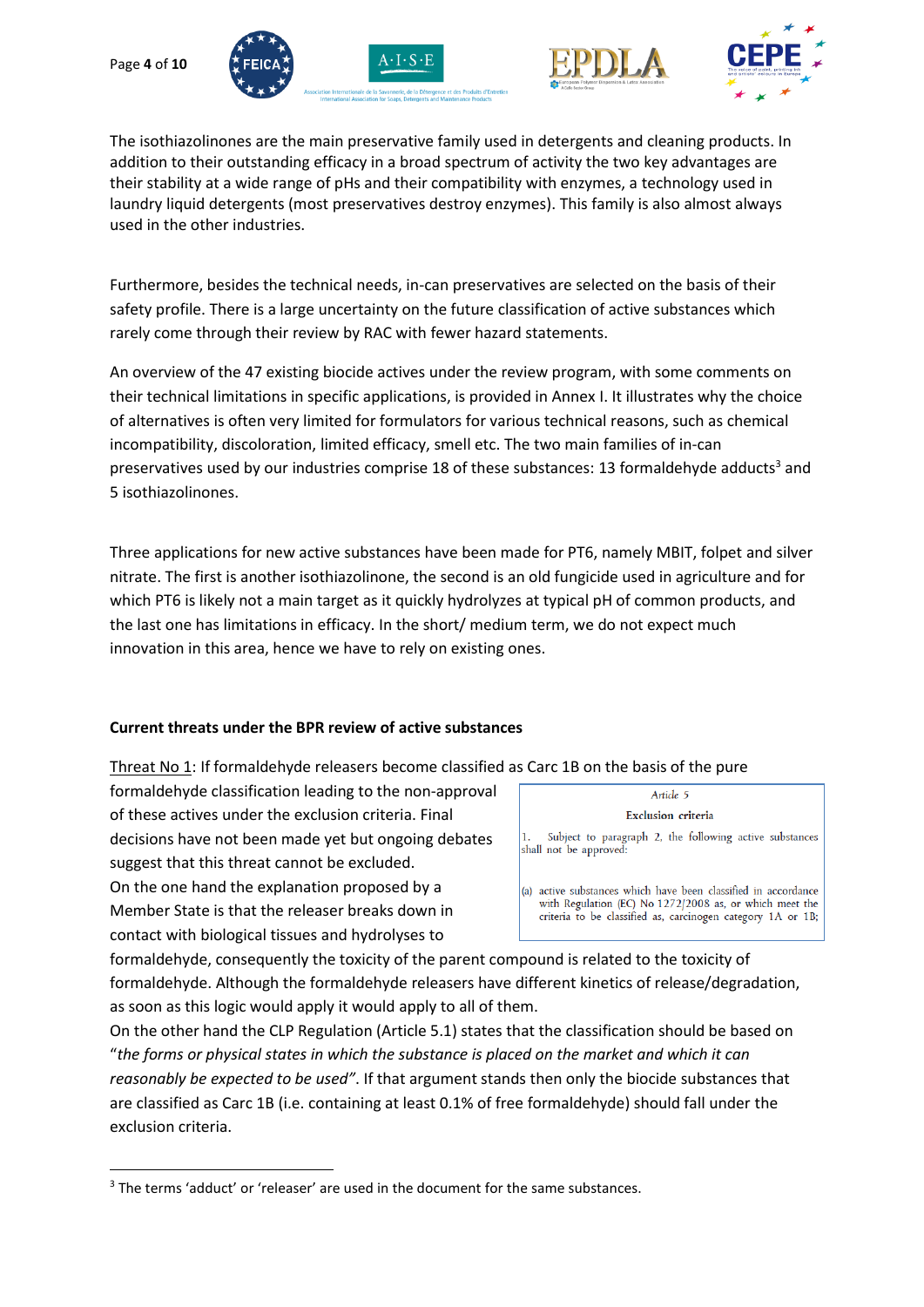







Threat No 2: the isothiazolinones are all skin sensitisers, although of different potencies. The CMIT/MIT 3:1 mixture was classified 10 years ago with a low specific concentration limit for skin sensitisation at 15 ppm. Since then its use has dropped significantly, typically having been replaced by a mixture of BIT and MIT. In the recent 2-3 years dermatologists have expressed concern on the use of MIT in certain products because of a sudden increase of allergic contact dermatitis in the general population, associated with exposure to MIT in specific uses, and in December 2013 the SCCS made an opinion on the potency of MIT<sup>4</sup>.

It is of utmost importance for our sectors that this family of actives remains available for all water based products as today there is no practical substitute for them.

Threat No3: the development of tolerance by micro-organisms, which is an existing problem on its own and potentially an increasing one as a consequence of the two first threats. It is well know that in order to prevent the development of tolerance, a wide range of mode of action is needed.

Bacteria can double their population within 20 minutes in appropriate environments, and this fast reproduction activity also means that their adaptability to new environments can be quick. It is therefore key to maintain different chemical tools acting in different ways.

## **Evaluation of different potential scenarios**

### Scenario 1. No effective in-can preservative remains

Without in-can preservatives the industry would have either to stop producing water based products or the entire supply chain until the end-consumer would have to keep products in sufficiently cold conditions to limit the development of micro-organisms.



The first option would be against the European legislation on emission of volatile organic carbons (1999/13, and 2004/42 for paints) and would counter the eco-label scheme and the sustainable development



activities. It would also increase the concentration of VOCs in indoor air. When discussing the implementation of the 2004/42/EC Directive, an independent study done by the Commission concluded that ' *The total benefits of reducing 279 kilotonnes of VOCs in the EU is estimated to bring annually health related benefits of €582 million. It should be noted that some benefits were not monetised. These unmonetised effects are the improved health of painters (due to less solvent exposure) and the benefits to ecosystem (due to lower ozone concentrations)*' 5

**<sup>.</sup>** <sup>4</sup> EU Scientific Committee on Consumer Safety. Opinion on methylisothiazolinone (P94). Submission II (sensitization only). 12 December 2013

<sup>5</sup> THE COSTS AND BENEFITS THE REDUCTION OF VOLATILE ORGANIC COMPOUNDS FROM PAINTS. Prepared by Directorate general for the Environment, Air and Noise Unit, 2 May 2002. Downloadable at : [http://ec.europa.eu/environment/air/pollutants/stationary/paints/paints\\_legis.htm](http://ec.europa.eu/environment/air/pollutants/stationary/paints/paints_legis.htm)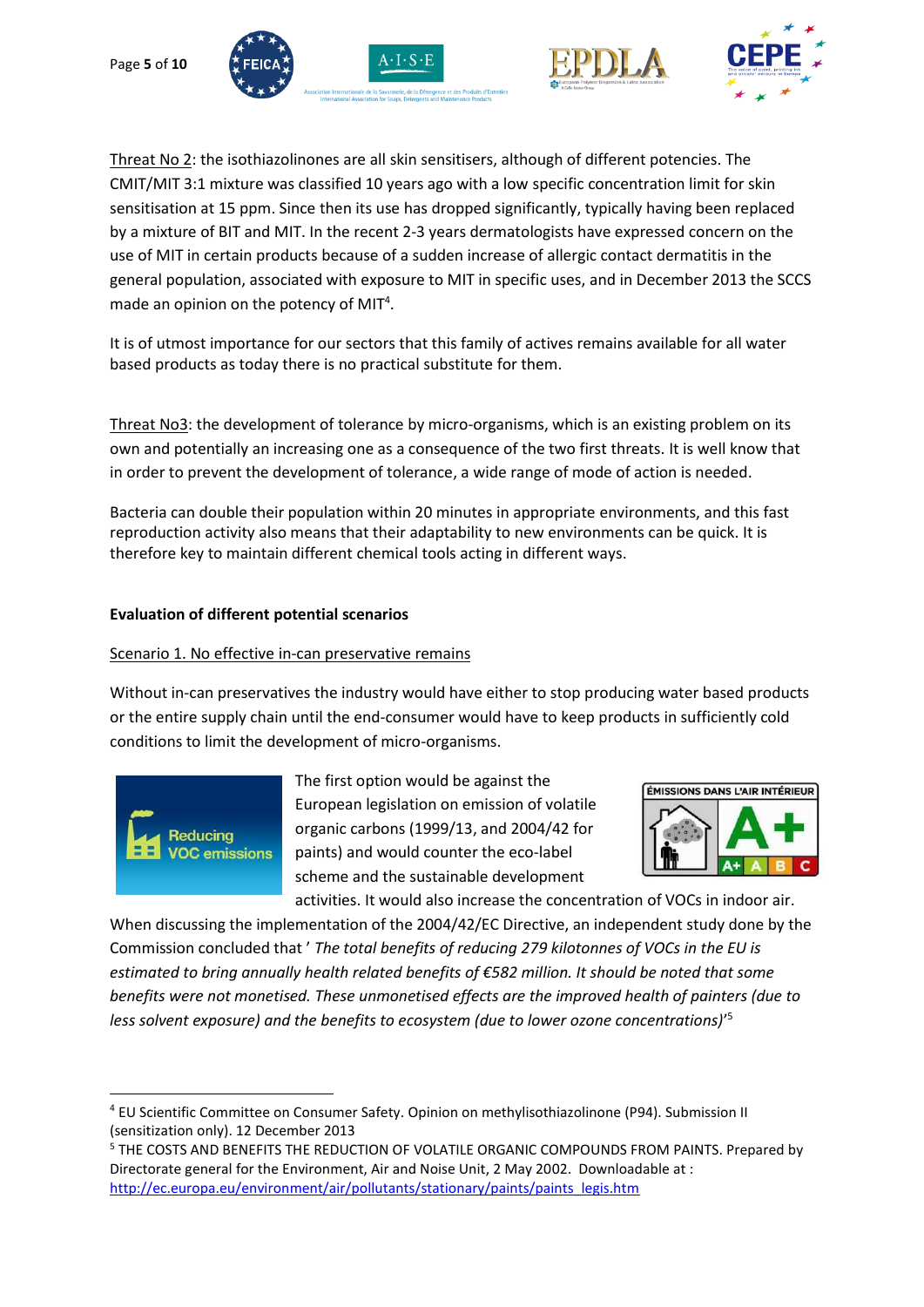







The second option would mean that all players in the supply chain would need to acquire cooling equipments, including end users like professionals and consumer, which is unrealistic and energy intensive.

Cooling can reduce the proliferation of micro-organisms but only for a short duration (our products cannot be frozen, just cooled) and this solution cannot offer a satisfactory shelf life. This has a second consequence: smaller batches and associated lower production efficiencies, higher turnover, increased costs. Besides the economic impact, this solution would be against sustainable development due to the high use of energy and raw materials.

To the best of our knowledge there is no chemical alternative. The option of pasteurization/sterilisation is not possible due to the destruction of the properties of the products and lowering the pH or increasing it to levels that are toxic to micro-organisms is only in rare cases an option and could increase the risk of more accidents during handling and/or application.

# Scenario 2. The two main families of actives (formaldehyde releasers and isothiazolinones) are no longer available

Given the low number of effective alternatives the conclusion from this scenario is similar to the conclusions of the first scenario. Today it is not possible to effectively control the wide variety of micro-organisms without two main families of in-can preservatives. The water based decorative paints represent around 75% of the total decorative paints sold in Europe for a turnover >5 billions €. Liquid laundry detergents have replaced powder detergents for a number of reasons including energy consumption. Most of them need to be preserved. Certain types of detergents can simply not be made in solid form (institutional products, window cleaners, polishes etc.).

# Scenario 3. The formaldehyde releasers are excluded and either all or only part of the isothiazolinones remain

## 3a. Only part of the isothiazolinones remain

**.** 

The only effective bactericides available for in-can preservation in the isothiazolinones family are: BIT, MIT, the 3:1 mixture CMIT/MIT. They all have their advantages and their drawbacks (efficacious amounts, spectrum of action, sensitization potency). Terry M. Williams<sup>6</sup> studied the mode of action of the isothiazolinones and concluded that '*The results of these studies showed that the five different isothiazolinone biocides have strong similarity in their basic antimicrobial mechanism of action. Some variations are observed in rate of inhibition, cell binding, transport, and chemical properties which may collectively influence the activity of certain molecules versus certain groups of bacteria, fungi and alga*'. There is no 'one fit all' solution at acceptable dosages.

The elimination of one of them will lead to an increasing use of the others at higher doses, which is not desirable.

<sup>6</sup> Terry M. William. The mechanism of action of isothiazolinone biocides. Power Plant Chemistry 2007, 9(1).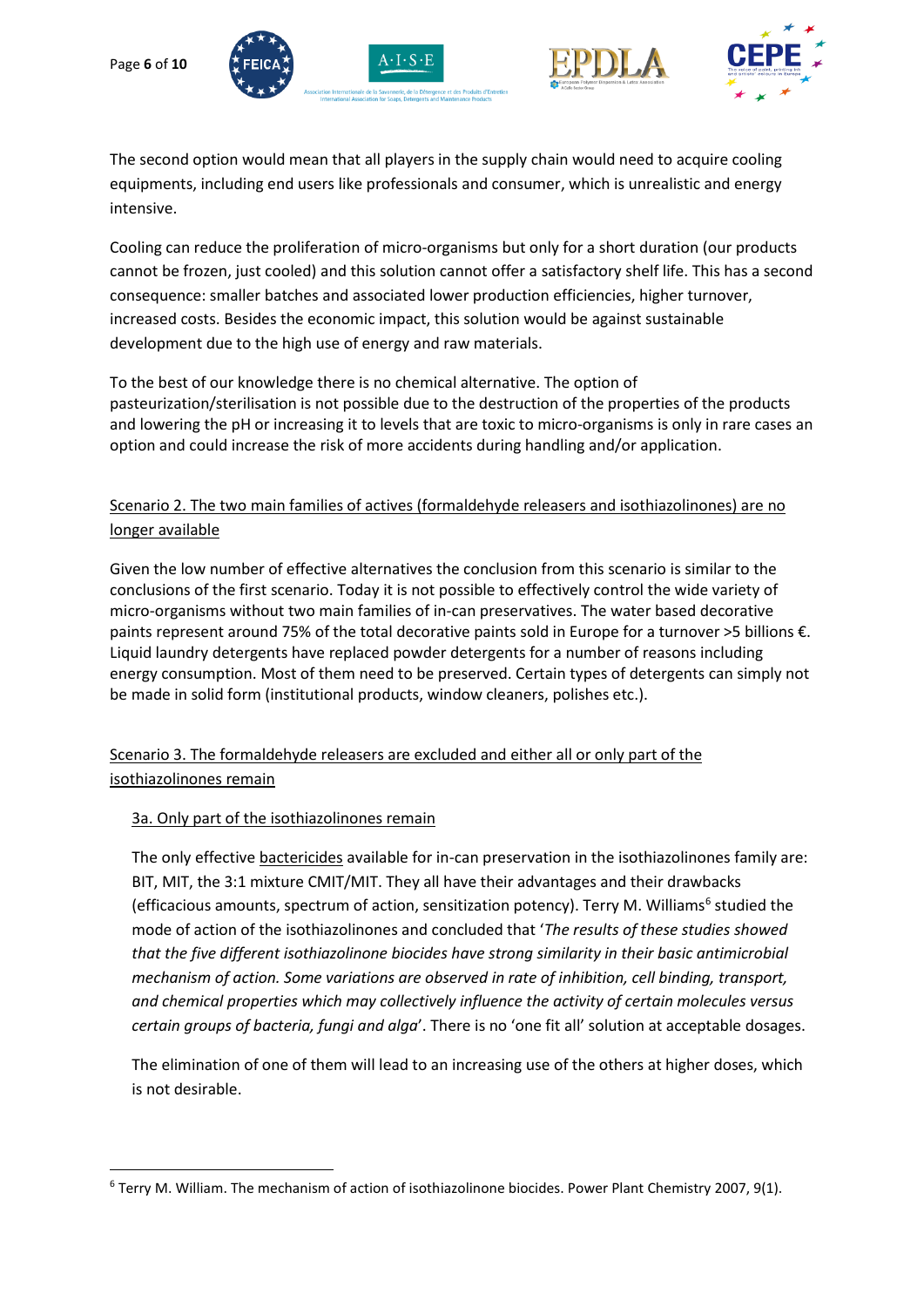**.** 









### 3b. All of the isothiazolinones remain

A precedent has been set in France a few years ago with a national measure that effectively considered that any products containing formaldehyde or any process generating it has such potential adverse legal consequence for the plant owners that the use of formaldehyde releasers dropped. At most this indicates that their use can be reduced, but we should carefully consider the long term control of microbes and the need to have multiple tools to prevent the development of tolerances. Because microbes develop better under warm conditions, this scenario is more problematic in the warmer countries in the South of Europe.

#### Scenario 4. The isothiazolinones disappear and the formaldehyde releasers remain

The isothiazolinones are essential in most products, as formaldehyde releasers are not always compatible and present gaps in efficacy.

## Scenario 5. Only use active substances already listed in Annex I of BPR

This scenario is not an option for many applications as the substances available in Annex I (namely sodium benzoate and lactic acid) are not technically usable in many products and their efficacy and spectrum of activity are lower compared to the two main families of actives. It may be possible to use them in some products in some industries but the BPR imposes a limitation<sup>7</sup>.

<sup>&</sup>lt;sup>7</sup> Indeed, a prerequisite is that the biocidal product is authorised according to Article 25 of BPR via a simplified authorisation procedure. But this procedure will be hampered by conditions imposed on eligibility of products under this authorisation route in the Annex I for these substances: "Concentration to be limited so that each biocidal product does not require classification according to either Directive 1999/45/EC or Regulation (EC) No 1272/2008." As the active substances in Annex I Cat. 1 are all classified and are in general made available as 100 % active substances, it would mean that they would first have to be de-concentrated (i.e. mixed with water) at a level that would not lead to classification, which means transport of more water, fuel consumption and CO<sup>2</sup> emission.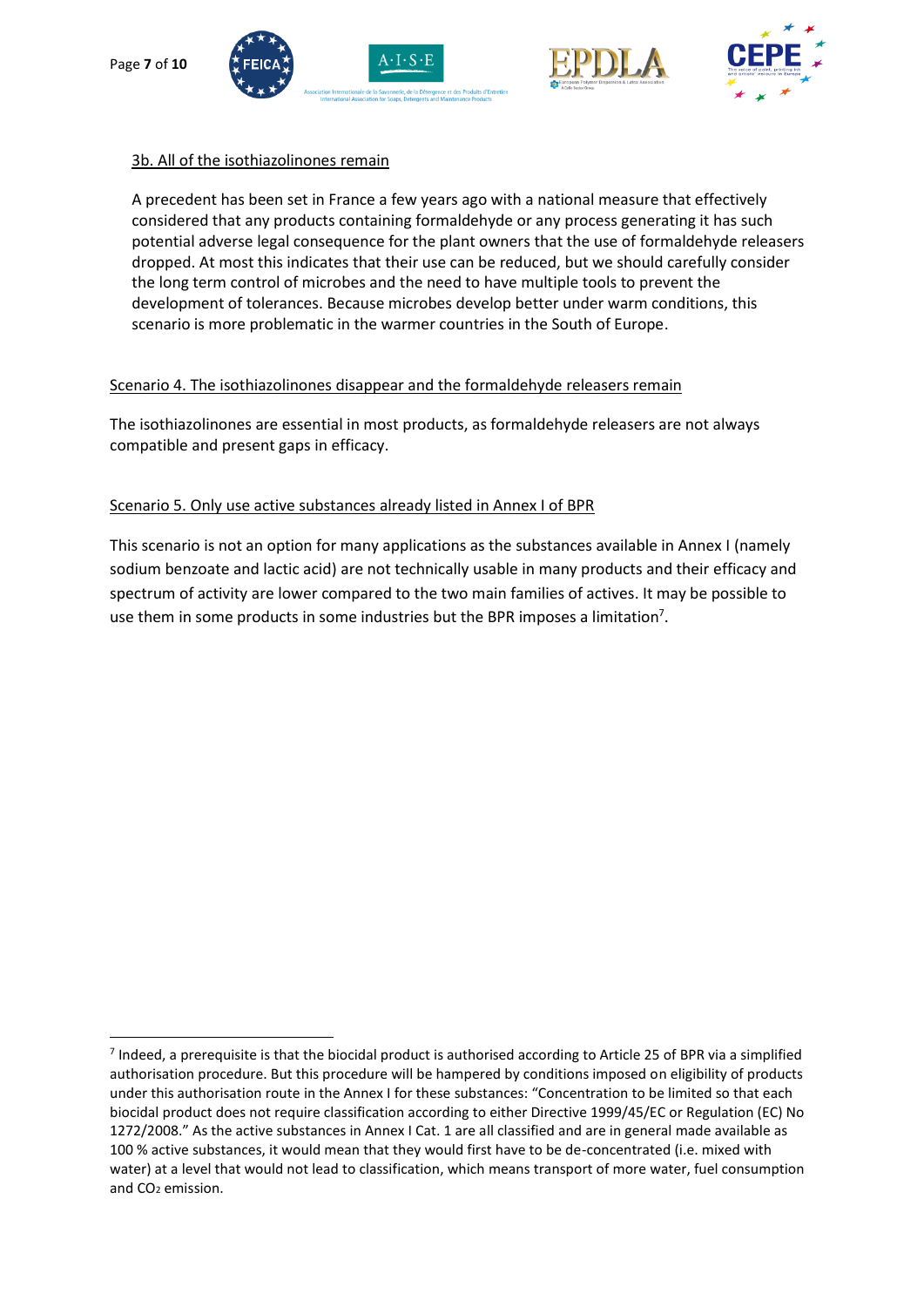









#### **Conclusion**

CEPE, FEICA, A.I.S.E. and EPDLA produce water based products that have to be preserved with effective in-can preservatives. There is a great variety of microorganisms that can destroy our products and this requires a variety of actives,



both for their efficient control and to prevent the development of tolerances. The two main families (formaldehyde releasers and isothiazolinones) are essentially needed and there is no easy substitute that can fulfil all the technical and safety requirements. A holistic approach to ensure their future availability to formulators is therefore needed.



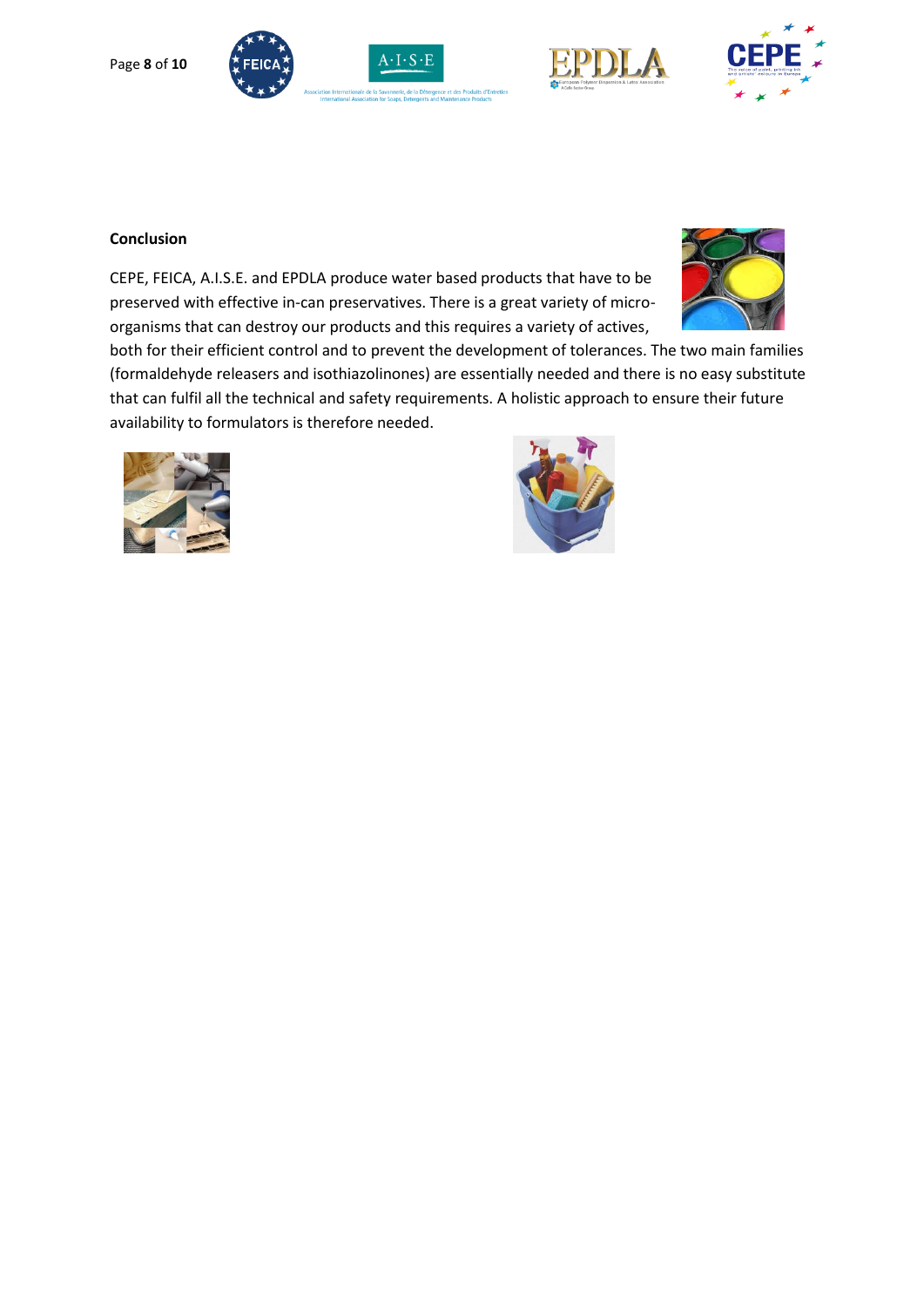

## **Annex I - Overview of available actives and their technical limitations, based on current knowledge**

| Substance:                                              | <b>CAS number:</b>     | Family          | <b>Technical limitations</b>                                                                                                                                   |
|---------------------------------------------------------|------------------------|-----------------|----------------------------------------------------------------------------------------------------------------------------------------------------------------|
| <b>MBM</b>                                              | 5625-90-1              | CH2O adduct     | CH2O has limited activity on moulds and yeasts, some tolerances of Pseudomonas met;                                                                            |
| Reaction products of ethylene glycol with               |                        |                 |                                                                                                                                                                |
| paraformaldehyde (EGForm)                               | 3586-55-8              | CH2O adduct     | CH2O has limited activity on moulds and yeasts, some tolerances of Pseudomonas met;                                                                            |
| HPT                                                     | 25254-50-6             | CH2O adduct     | CH2O has limited activity on moulds and yeasts, some tolerances of Pseudomonas met; discoloration                                                              |
| Oxazolidin / MBO                                        | 66204-44-2             | CH2O adduct     | CH2O has limited activity on moulds and yeasts, some tolerances of Pseudomonas met; limited performance                                                        |
| Sodium N-(hydroxymethyl)glycinate                       | 70161-44-3             | CH2O adduct     | CH2O has limited activity on moulds and yeasts, some tolerances of Pseudomonas met                                                                             |
| <b>TMAD</b>                                             | 5395-50-6              | CH2O adduct     | CH2O has limited activity on moulds and yeasts, some tolerances of Pseudomonas met                                                                             |
| <b>THPS</b>                                             | 55566-30-8             | CH2O adduct     | CH2O has limited activity on moulds and yeasts, some tolerances of Pseudomonas met                                                                             |
| <b>CTAC</b>                                             | 4080-31-3              | CH2O adduct     | CH2O has limited activity on moulds and yeasts, some tolerances of Pseudomonas met                                                                             |
| HHT                                                     | 4719-04-4              | CH2O adduct     | CH2O has limited activity on moulds and yeasts, some tolerances of Pseudomonas met; discoloration                                                              |
| <b>DMDMH</b>                                            | 6440-58-0              | CH2O adduct     | CH2O has limited activity on moulds and yeasts, some tolerances of Pseudomonas met                                                                             |
| <b>EDHO</b>                                             | 7747-35-5              | CH2O adduct     | CH2O has limited activity on moulds and yeasts, some tolerances of Pseudomonas met                                                                             |
| cis CTAC                                                | 51229-78-8             | CH2O adduct     | CH2O has limited activity on moulds and yeasts, some tolerances of Pseudomonas met                                                                             |
| (benzyloxy) methanol                                    | 14548-60-8             | CH2O adduct     | CH2O has limited activity on moulds and yeasts, some tolerances of Pseudomonas met                                                                             |
| <b>BIT</b>                                              | 2634-33-5              | isothiazolinone | intrinsically ineffective on Pseudomonas, very oxidant unstable                                                                                                |
| Mixture of CMIT/MIT 3:1                                 | 55965-84-9             | isothiazolinone | use limited to 15 ppm to avoid classification, some Pseudomonas tolerances met at this concentration level                                                     |
| MIT                                                     | 2682-20-4              | isothiazolinone | weak against fungi but very good on bacteria including Pseudomonas                                                                                             |
| OIT                                                     | 26530-20-1             | sothiazolinone  | good fungicide, limited bactericide                                                                                                                            |
| <b>BBIT</b>                                             | 4299-07-4              | isothiazolinone | short shelf life                                                                                                                                               |
| <b>DTBMA</b>                                            | 2527-58-4              |                 | Can in certain matrices degrade to MBIT, which is an isothiazolinone                                                                                           |
| <b>IPBC</b>                                             | 55406-53-6             |                 | limited antibacterial activity, intrinsically ineffective against Pseudomonas, good fungicide; chemically unstable, risks of discoloration                     |
|                                                         |                        |                 | does not act as CH2O releaser, acts on its own but releases formaldehyde by degradation of parent compound; high concentration                                 |
| Bronopol                                                | $52 - 51 - 7$          |                 | needed, chemically very unstable, risks of discoloration                                                                                                       |
|                                                         |                        |                 | Needs high concentration; limited antibacterial activity, intrinsically ineffective against Pseudomonas, very oxidant unstable, risks of                       |
| Zinc pyrithione                                         | 13463-41-7             | pyrithione      | discoloration                                                                                                                                                  |
| 2-Phenoxyethanol                                        | 122-99-6               | phenol          | Overall limied activity, very limited against bacteria, ineffective on Pseudomonas, smells, VOC, very high concentration needed                                |
| Formic acid                                             | $64 - 18 - 6$          | acid            | limited performance, pH and odour issues                                                                                                                       |
| Dazomet                                                 | 533-74-4               |                 | short shelf life (hydrolysis in water)                                                                                                                         |
| <b>DBDCB</b>                                            | 35691-65-7             |                 |                                                                                                                                                                |
| L-(+)-lactic acid                                       | 79-33-4                | acid            | short shelf life in comb. with nucleophilics, alone weak performance, suitable in combinations e.g. BIT for some applications<br>limited performance, pH issue |
|                                                         |                        |                 |                                                                                                                                                                |
| Hexa-2,4-dienoic acid / Sorbic acid                     | 110-44-1<br>24634-61-5 | acid            | limited performance, pH issue                                                                                                                                  |
| Potassium Sorbate                                       |                        |                 | limited performance, requires high concentration, which loads salt                                                                                             |
| <b>DBNPA</b>                                            | 10222-01-2             |                 | short shelf life, used for very short term treatment (such as raw materials) but not for shelf life preservation.                                              |
|                                                         |                        |                 | phenol, gives smell; high concentration needed, very weak bactericide, intrinsically ineffective against Pseudomonas, limited                                  |
| Biphenyl-2-ol                                           | $90 - 43 - 7$          | phenol          | availability in the water phase, migrates into polymers/plastics                                                                                               |
| Sodium 2-biphenylate                                    | 132-27-4               | phenol          | phenol, gives smell, limited uses                                                                                                                              |
| Dodecylguanidine monohydrochloride                      | 13590-97-1             |                 | incompatible, surface active                                                                                                                                   |
| Potassium 2-biphenylate                                 | 13707-65-8             | phenol          | phenol, gives smell, limited uses                                                                                                                              |
| Peracetic acid                                          | $79 - 21 - 0$          | acid            | short shelf life, pH and high reactivity issues                                                                                                                |
| Glutaraldehyde                                          | 111-30-8               |                 | short shelf life. Also can cause cross link reactions hence technical incompatibility, destroys enzymes                                                        |
| Hydrogen peroxide                                       | 7722-84-1              |                 | short shelf life                                                                                                                                               |
| Chlorocresol                                            | 59-50-7                | phenol          | phenol, gives smell                                                                                                                                            |
| Sodium p-chloro-m-cresolate (Covered by                 |                        |                 |                                                                                                                                                                |
| chlorocresol)                                           | 15733-22-9             | phenol          | phenol, gives smell                                                                                                                                            |
| PHMB                                                    | 27083-27-8 / 322       |                 | ncompatible, surface active, low efficacy                                                                                                                      |
| DDAC                                                    | 7173-51-5              |                 | ncompatible, surface active                                                                                                                                    |
| Quaternary ammonium compounds, di-C8-10-                |                        |                 |                                                                                                                                                                |
| alkyldimethyl, chlorides (see DDAC)                     | 68424-95-3             |                 | ncompatible, surface active                                                                                                                                    |
| Diamine                                                 | 2372-82-9              | amine           | incompatible, surface active, low efficacy                                                                                                                     |
| Silver chloride adsorbed to titanium dioxide (initially |                        |                 |                                                                                                                                                                |
| notified under silver chloride)                         |                        |                 | limited performance; very limited against moulds and yeasts, relative high concentrations needed, expensive, risks of discoloration                            |
| Sodium pyrithione                                       | 3811-73-2              | pyrithione      | limited performance                                                                                                                                            |
|                                                         |                        |                 |                                                                                                                                                                |
| Silver chloride                                         | 7783-90-6              |                 | limited performance; very limited against moulds and yeasts, relative high concentrations needed, expensive, risks of discoloration                            |
| p-[(diiodomethyl)sulphonyl]toluene                      | 20018-09-1             |                 | can cause discoloration, limited uses                                                                                                                          |